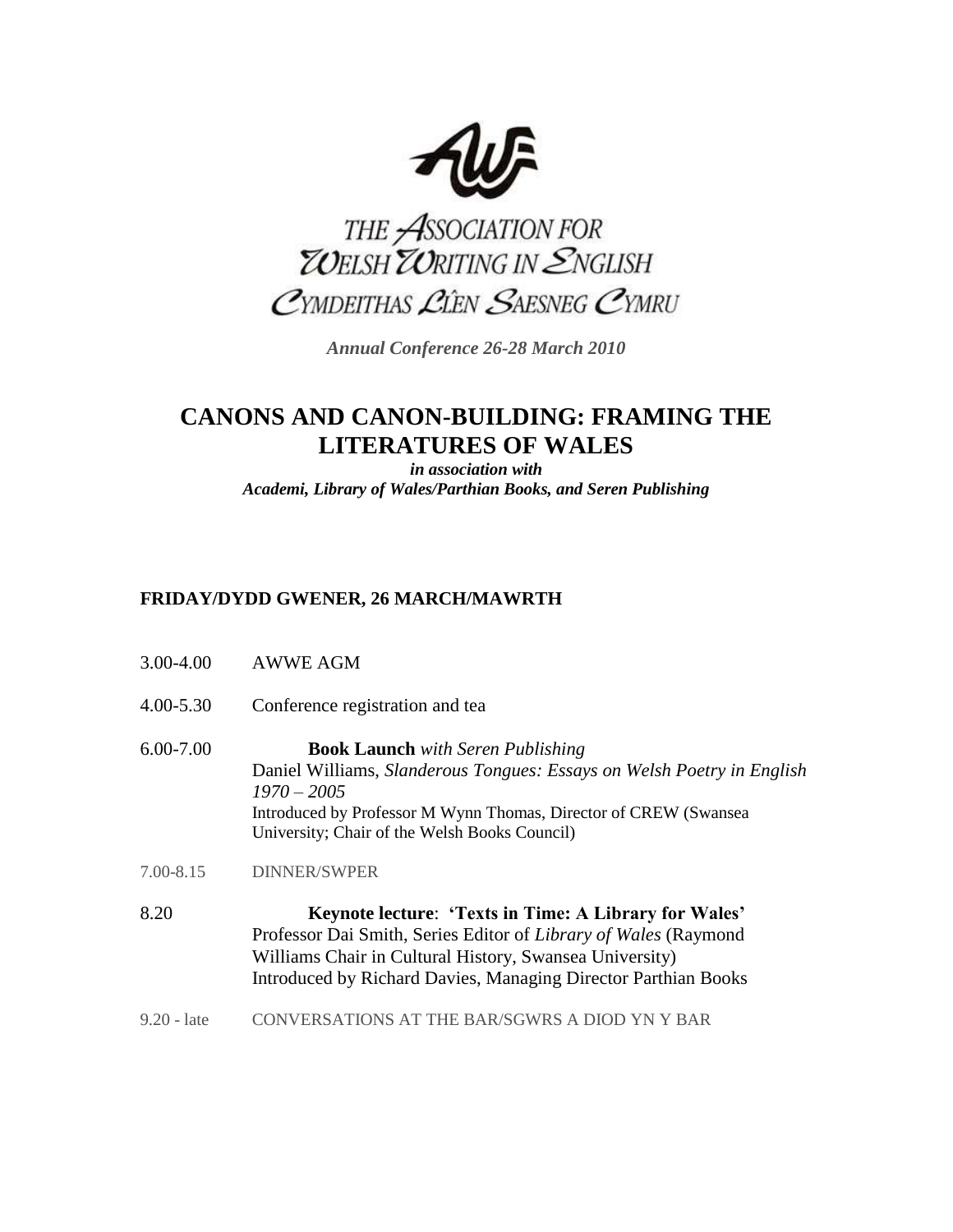#### **SATURDAY/DYDD SADWRN 27 MARCH/MAWRTH**

|  | $8.00 - 9.00$ | BREAKFAST/BRECWAST |
|--|---------------|--------------------|
|--|---------------|--------------------|

## **Panel 1**

- **9.00 -10.40** 'Creating the Canon of Medieval Welsh Literature' Professor Helen Fulton (Swansea University) 'The Formation of A Canon' Dr Sally Roberts-Jones (CREW)
- 10.40 -11.10 COFFEE/COFFI

#### **Panel 2**

- **11.10 -12.45** 'Gendering the Canon: the contribution of Honno Classics' Professor Jane Aaron (University of Glamorgan) 'Reading Nineteenth Century Welsh Women's Writing in English' Dr Kirsti Bohata (Swansea University)
- 12.45 -2.00 LUNCH/CINIO
- **2.00 -4.00 Parallel Sessions: I**

#### **Session (a) Marginalised Figures**

'Scholars and Patriots? 18th Century Anglophone Welsh Poetry' Mary Chadwick (Aberystwyth University) 'She had set herself, scarcely conscious of what she was doing, to form the child of her dreams: Hilda Vaughan and the Welsh mythic tradition' Bethan Coombs (University of Glamorgan) 'Under the Dirt There's a lot of Beauty': Gwyn Thomas's *All Things Betray Thee* and the consciousness of alternatives' Sarah Morse (Swansea University)

**Session (b) Marginalised Genres**

'Fictions From the margins: Welsh Women Writers and the Short Story' Michelle Deininger (Cardiff University) 'Emerging Genre and National Identity: Arguing the case for Welsh Crime Fiction' Catherine Phelps (Cardiff University)

'Mixed-Up Creatures': Identity and its boundaries in the weird tale' Jessica George (Cardiff University)

- 4.00-5.00 TEA AND FREE TIME/TE AC AMSER HAMDDEN
- **5.00-6.30 Keynote Lecture 2**: **'Going Cosmopolitan: post-devolution literature as world literature'**